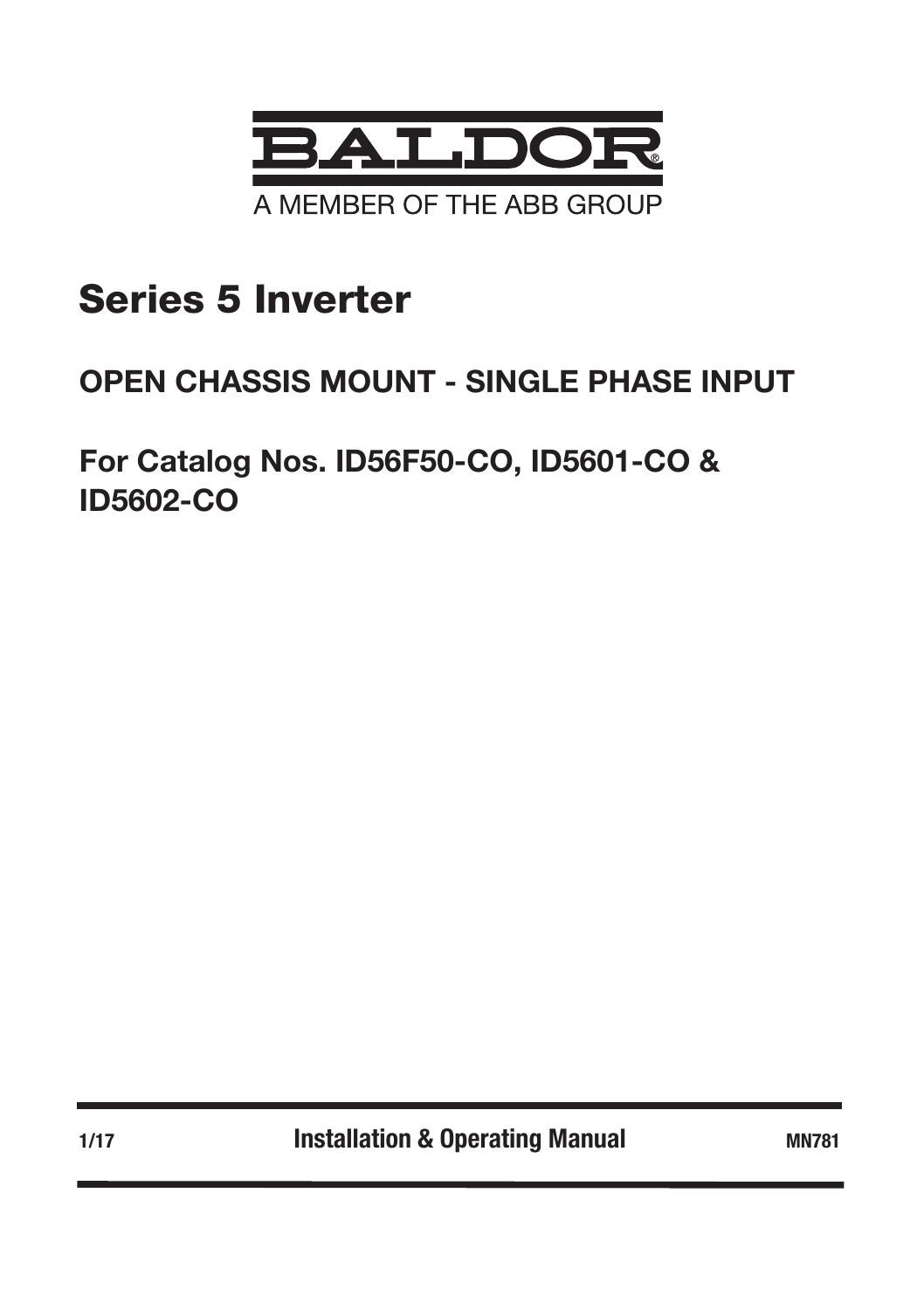## Table of Contents

| <b>UIIAPIGI I</b><br><b>Introduction</b> |  |
|------------------------------------------|--|
|                                          |  |
|                                          |  |
|                                          |  |
|                                          |  |
| <b>Chapter 2</b>                         |  |
| <b>Installation</b>                      |  |
| $Introduction \dots 2-1$                 |  |
|                                          |  |
|                                          |  |
|                                          |  |
|                                          |  |
|                                          |  |
|                                          |  |
|                                          |  |
|                                          |  |
|                                          |  |
|                                          |  |
| <b>Chapter 3</b>                         |  |
| <b>Adjustments &amp; Start-up</b>        |  |
|                                          |  |
|                                          |  |
|                                          |  |
|                                          |  |
|                                          |  |
|                                          |  |
|                                          |  |
|                                          |  |
|                                          |  |
|                                          |  |
|                                          |  |
|                                          |  |
|                                          |  |
|                                          |  |
|                                          |  |
|                                          |  |
|                                          |  |
|                                          |  |
|                                          |  |
|                                          |  |
|                                          |  |
| <b>Chapter 4</b>                         |  |
| <b>Troubleshooting</b>                   |  |
|                                          |  |
|                                          |  |
|                                          |  |

Any trademarks used in this manual are the property of their respective owners.

## Important:

Chapter 1

Be sure to check www.baldor.com to download the latest version of this manual in Adobe Acrobat PDF format.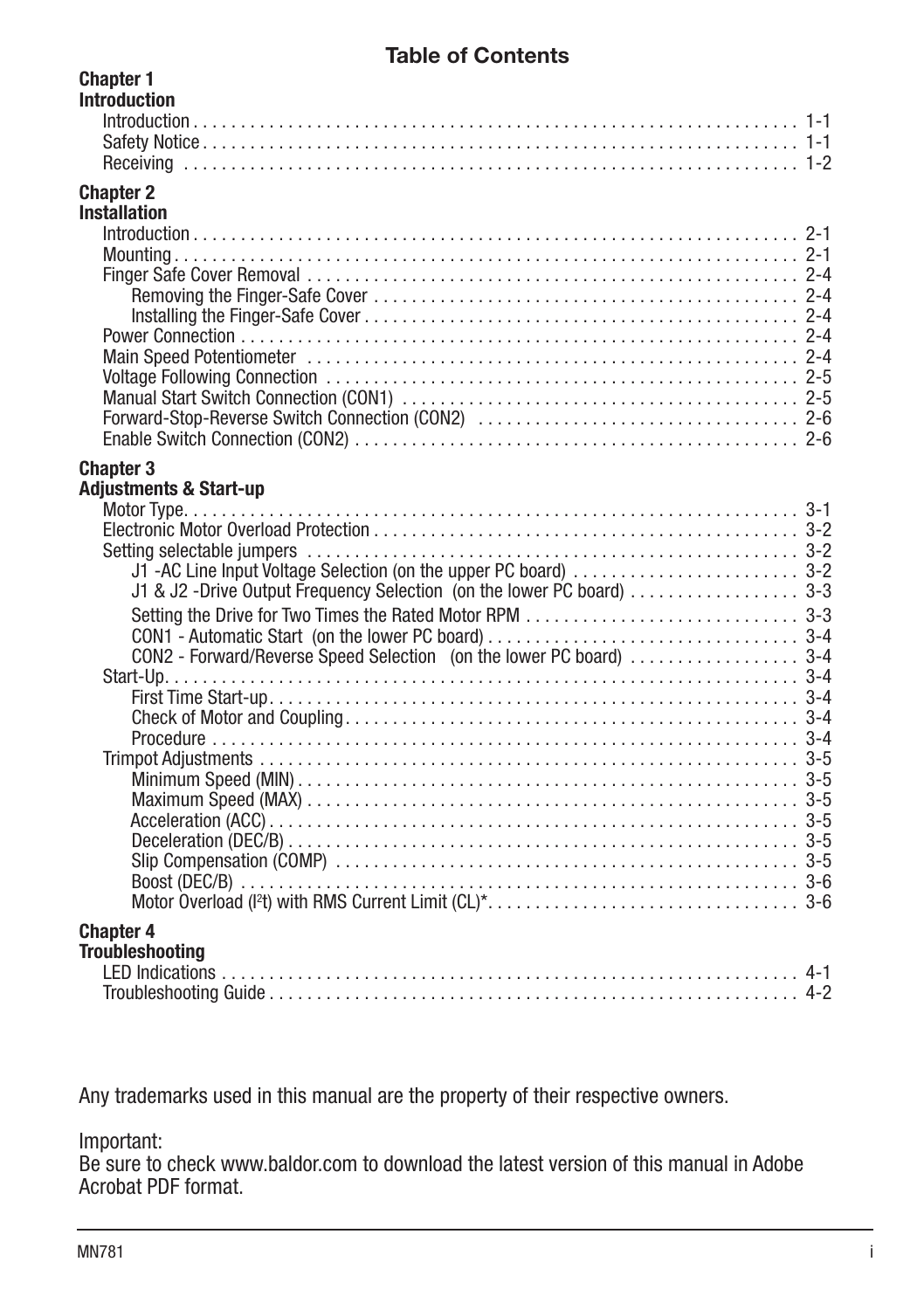#### Introduction

Thank you for purchasing the Baldor Series 5 Inverter.

Main features include adjustable RMS Current Limit and I<sup>2</sup>t Motor Overload Protection. In addition, Adjustable Slip Compensation with Static Auto-Tune and Boost provides high torque and excellent load regulation over a wide speed range. Delivers over 200% motor torque to ensure startup of high frictional loads. Electronic Inrush Current Limit eliminates harmful AC line inrush current. The drive is suitable for machine or variable torque (HVAC) applications. For AC line and motor wiring, quick-connect terminals are provided. A 5 kΩ Main Speed Potentiometer is also included.

**Chapter 1** 

Introduction

A Signal Isolator is optional on all models, which can be used for single-ended or bidirectional speed control and accepts voltage or current signal input. Other optional accessories include: Class A and B AC Line Filters and Dynamic Brake Module.

## SAFETY NOTICE

A Warning statement indicates a potentially hazardous situation which, if not avoided, could result in injury or death.

A Caution statement indicates a potentially hazardous situation which, if not avoided, could result in damage to property.

A Note indicates additional information that is not critical to the installation or operation.

- WARNING: This equipment may contain voltages as high as 1000 volts! Electrical shock can cause serious or fatal injury. Only qualified personnel should attempt the start-up procedure or troubleshoot this equipment.
- WARNING: Be sure the system is properly grounded before applying power. Do not apply AC power before you ensure that all grounding instructions have been followed. Electrical shock can cause serious or fatal injury.
- WARNING: Electrical shock can cause serious or fatal injury. Be sure that all power is disconnected and there is no voltage present from this equipment or equipment to which it is or will be connected. Electrical shock can cause serious or fatal injury. Only qualified personnel should attempt the installation and start-up procedures.
- WARNING: Electrical shock can cause serious or fatal injury. Verify there is no voltage phase-to-phase or phaseto-neutral at the motor leads before connecting motor to this control. Motor may have high voltage present even when disconnected from this control.
- WARNING: Do not use motor overload relays with an automatic reset feature. These are dangerous since the process may injure someone if a sudden or unexpected automatic restart occurs. If manual reset relays are not available, disable the automatic restart feature using external control wiring.
- WARNING: This unit has an automatic restart feature that will start the motor whenever input power is applied and a RUN (FWD or REV) command is issued. If an automatic restart of the motor could cause injury to personnel, the automatic restart feature should be disabled.
- WARNING: Using a jumper to eliminate the start/stop function will cause the motor to run at the Main Speed Potentiometer setting when the AC line is applied.
- WARNING: If possible, do not adjust trim pots with the main power applied. Electrical shock can cause serious or fatal injury. If adjustments are made with the main power applied, an insulated adjustment tool must be used to prevent shock hazard and safety glasses must be worn.
- WARNING: Do not use this drive in an explosive environment. An explosion can cause serious or fatal injury. This drive is not explosion proof.
- WARNING: When the "CON1" jumper is installed, the drive and motor will start and run when AC power is applied, when power is restored after a momentary power loss, or after an overload or TCL fault is reset. The user must ensure that automatic start up of the driven equipment will not cause injury to operating personnel or damage to the driven equipment. The user is responsible for providing suitable audible or visual alarms or other devices to indicate that the drive may start at any moment. Failure to observe this warning could result in severe bodily injury or loss of life.
- WARNING: Do not use start/stop, inhibit or enable functions as a safety disconnect. Use only an AC line disconnect for that purpose. Failure to observe this warning could result in severe bodily injury or loss of life.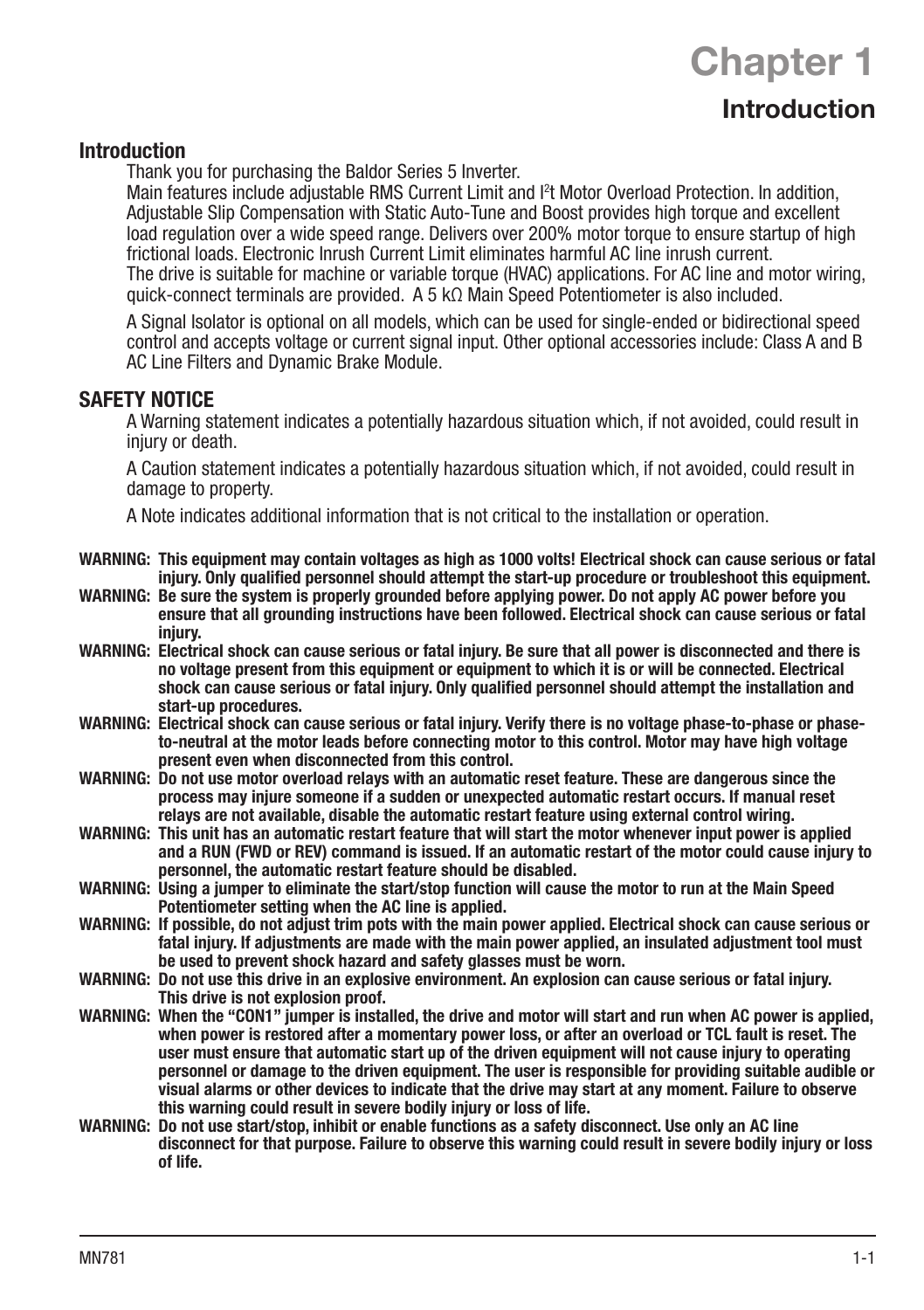#### SAFFTY NOTICE Continued

- Caution: Disconnect motor leads (U, V and W) from control before you perform a Dielectric Withstand test on the motor. Failure to disconnect motor from the control will result in extensive damage to the control. The control is tested at the factory for high voltage / leakage resistance as part of Underwriter Laboratory requirements.
- Caution: Do not connect AC power to the Motor terminals U, V and W. Connecting AC power to these terminals may damage the control.
- Caution: Baldor recommends not to use "Grounded Leg Delta" transformer power leads that may create ground loops. Instead, we recommend using a four wire Wye.
- Caution: Suitable for use on a circuit capable of delivering not more than 5,000 RMS symmetrical short circuit amperes listed here at rated voltage.
- Caution: Adjusting the current limit above 160% of the motor nameplate rating can cause overheating of the motor
- Caution: Do not leave the motor in a locked rotor condition for more than a few seconds since motor damage may occur.
- Caution: The signal input must be isolated from the AC line. Earth grounding the reference input will damage the drive and void the warranty. It is recommended that Catalog No. ID5SIR-1 be installed.

## Receiving

Each control is thoroughly tested at the factory and carefully packaged for shipment. When you receive your control, there are several things you should do immediately.

- 1. Observe the condition of the shipping container and report any damage immediately to the commercial carrier that delivered your control.
- 2. Verify that the part number you received is the same as the part number listed on your purchase order.
- 3. Do not unpack until ready for use.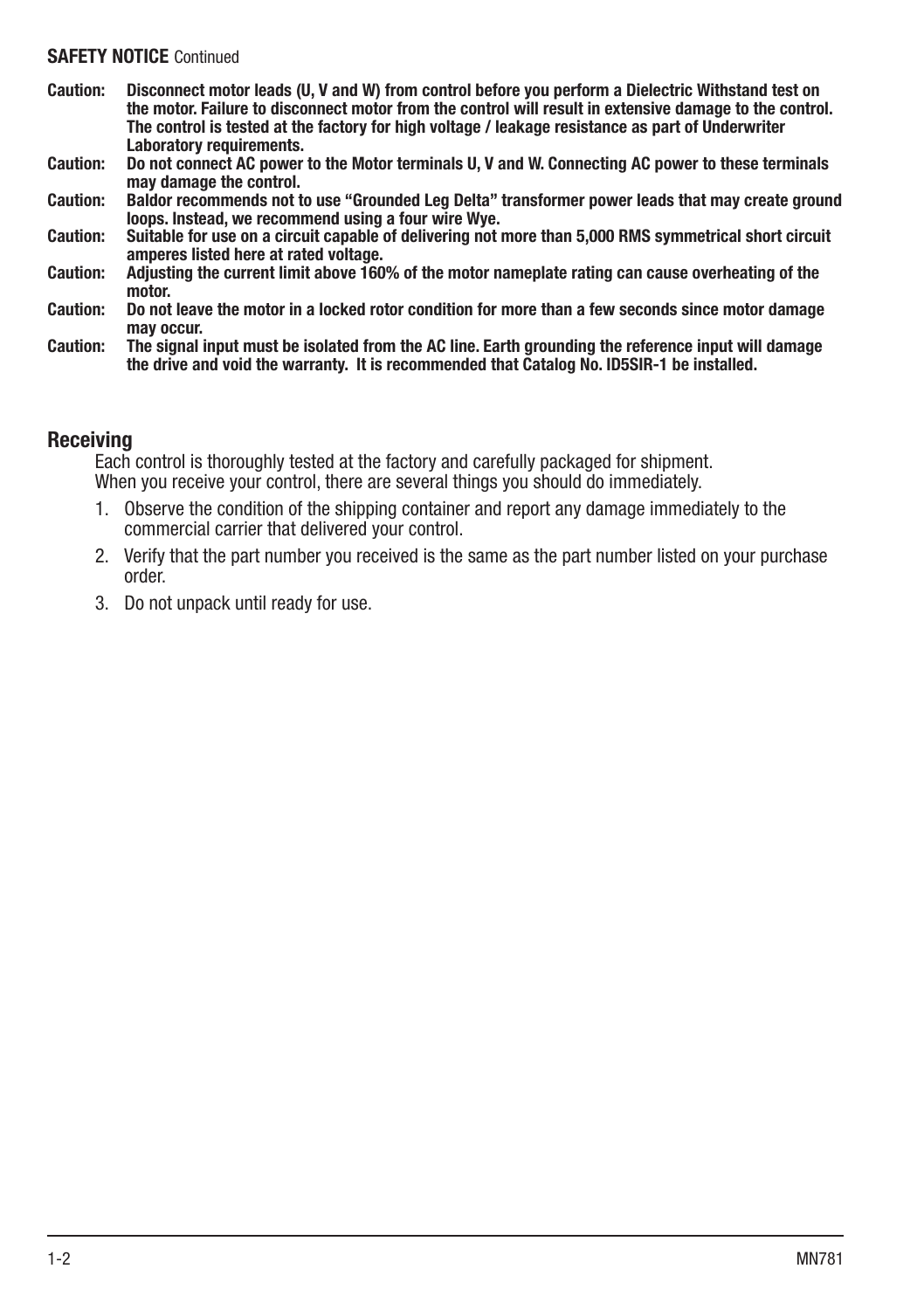#### WARNING: Do not use this drive in an explosive environment. An explosion can cause serious or fatal injury. This drive is not explosion proof.

## Introduction

The Series 5 Drive is intended to be installed on a flat surface free of moisture, metal chips, or corrosive atmosphere.

Control installation must ensure unrestricted air flow.

### **Mounting**

Mount the drive to the clean flat surface using the dimensions and information provided in Figure 2-1 through 2-3.

Enclosure - When mounting the drive in an enclosure, it must be large enough to provide proper heat dissipation. If full rating is required, a minimum enclosure size of 12"W x 12"D x 24"H should be used. Smaller enclosures may be used if full rating is not required or if adequate ventilation, or auxiliary cooling methods are used.



Figure 2-1 Catalog No. ID56F50-CO (Inches/mm)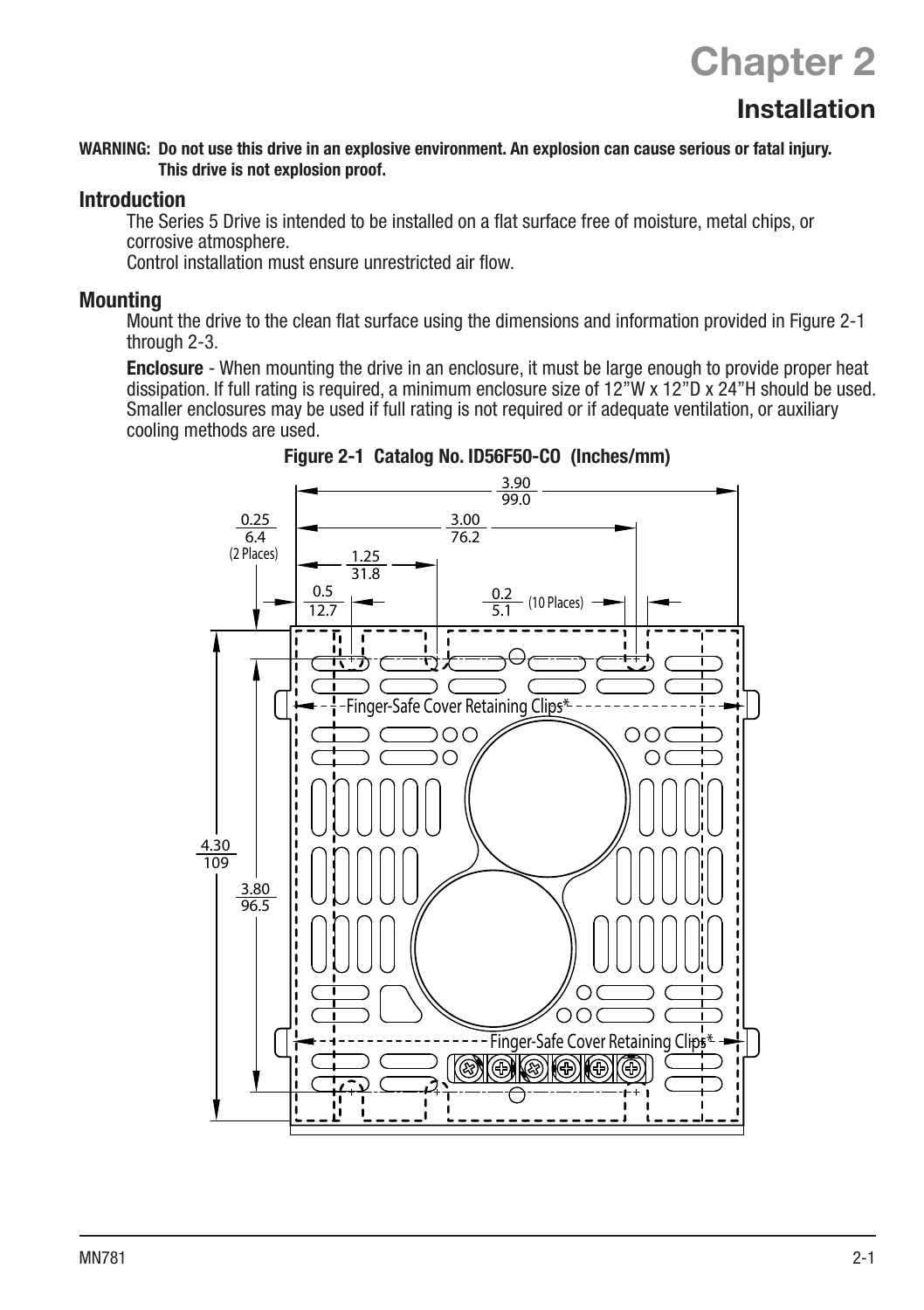

Figure 2-2 Catalog No. ID56F50-CO (Inches/mm)



Figure 2-3 Catalog Nos. ID5601-CO (Inches/mm)

(Catalog No. ID5602-CO Shown with Finger-Safe Cover Installed)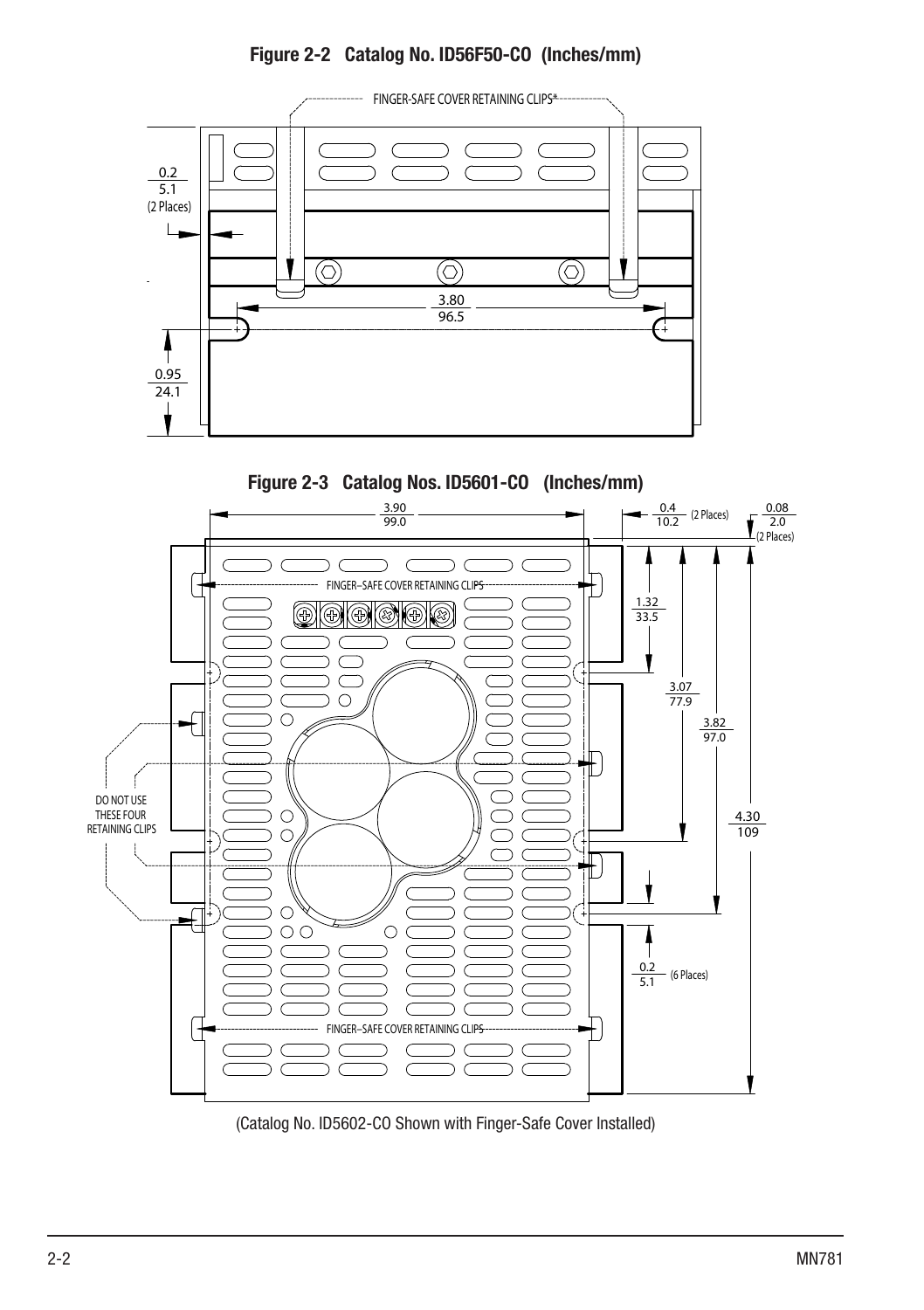Figure 2-4 ID5602-CO



(Catalog No. ID5602-CO Shown with Finger-Safe Cover Installed)

|             | <b>AC Line Input</b>              |                   |                                        | <b>Drive Output</b>                                |                                                                                    |                                                  | <b>Fuse or</b>                                       | Net Wt. |     |     |
|-------------|-----------------------------------|-------------------|----------------------------------------|----------------------------------------------------|------------------------------------------------------------------------------------|--------------------------------------------------|------------------------------------------------------|---------|-----|-----|
| Catalog No. | <b>Volts AC</b><br>(50/60)<br>Hz) | Phase<br>$(\Phi)$ | <b>Maximum</b><br>Current<br>(Amps AC) | <b>Voltage</b><br>Range<br>(Nominal)<br>(Volts AC) | <b>Maximum</b><br><b>Continuous</b><br><b>Load Current</b><br>(RMS Amps/<br>Phase) | <b>Maximum</b><br><b>Horsepower</b><br>(HP (kW)) | <b>Circuit</b><br><b>Breaker</b><br>Rating<br>(Amps) | lbs.    | kg. |     |
| ID56F50-CO  | 115                               |                   | 9.6                                    | $0 - 230$                                          | 2.4                                                                                | $1/2$ (.37)                                      | 15                                                   | 1.3     | 0.6 |     |
|             | 208/230                           |                   | 6.0                                    |                                                    |                                                                                    |                                                  | 10                                                   |         |     |     |
|             | 115                               |                   | 14.0                                   | $0 - 230$                                          |                                                                                    | 4.0                                              |                                                      | 20      | 2.2 | 1.0 |
| ID5601-CO   | 208/230                           | 1                 | 10.0                                   |                                                    |                                                                                    | 1(.75)                                           | 15                                                   |         |     |     |
| ID5602-C0*  | 115                               |                   | 22.0                                   | $0 - 230$                                          | 5.5                                                                                | $1-1/2(1.13)$                                    | 25                                                   | 2.9     | 1.3 |     |
|             | 208/230                           | 1                 | 14.0                                   |                                                    |                                                                                    |                                                  | 15                                                   |         |     |     |

Table 2-1 Electrical Ratings\*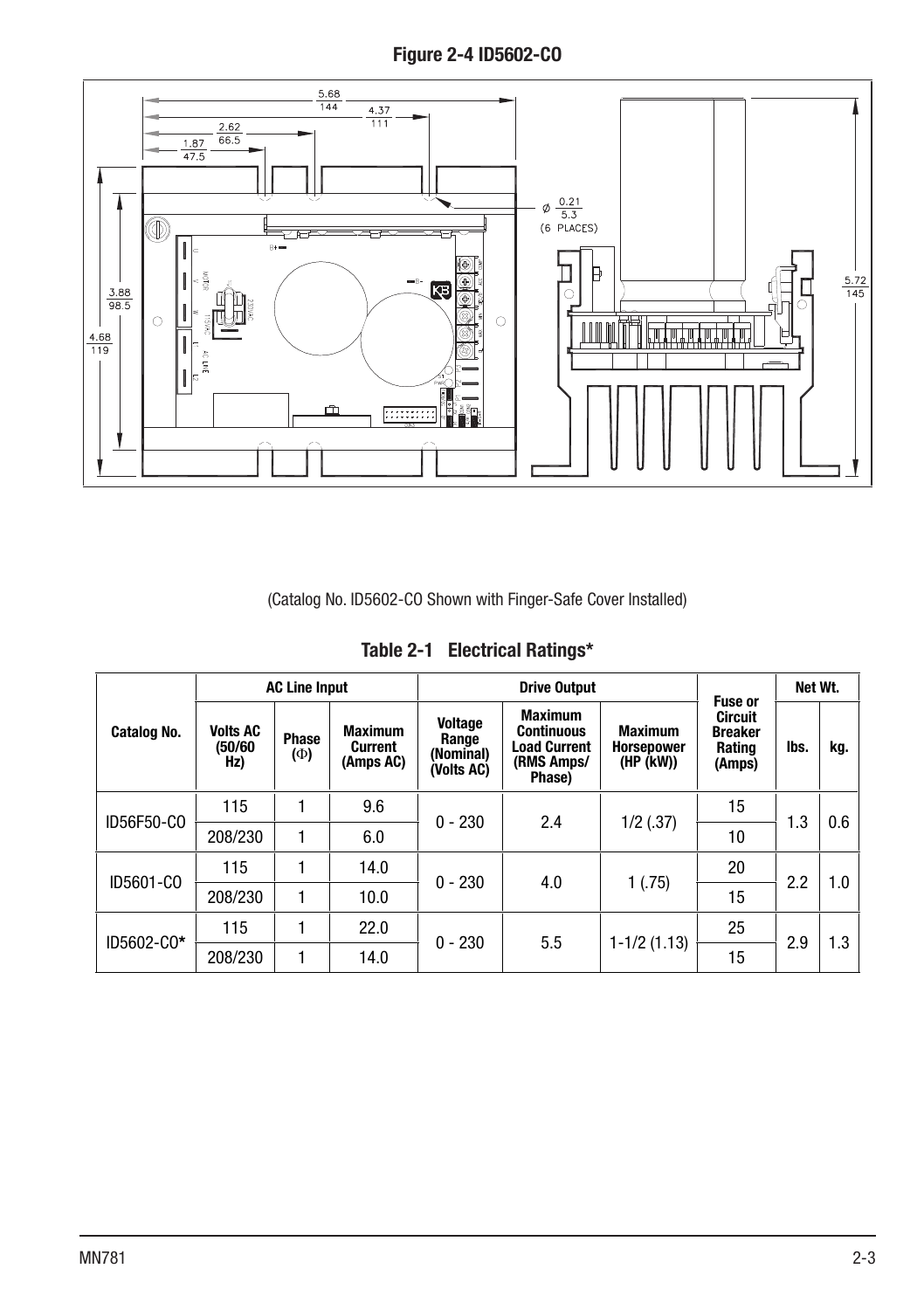#### WARNING: This equipment may contain voltages as high as 1000 volts! Electrical shock can cause serious or fatal injury. Only qualified personnel should attempt the start-up procedure or troubleshoot this equipment.

### Finger Safe Cover Removal

The drive is designed with an IP20 Finger-Safe Cover which provides protection against accidental contact with high voltage.

Disconnect all power and ensure no power is present in drive or motor circuits.

#### Removing the Finger-Safe Cover

The Finger-Safe Cover may have to be removed before connections to the drive or setting selectable jumpers. All trimpots can be readjusted with the Finger-Safe Cover installed. Note the orientation of the Finger-Safe Cover before removing it.

Note: The Finger-Safe Cover is designed with a removable panel (on the trimpots side) which must be removed for installation of optional accessories ID5SIR-1 Signal Isolator and Run/Fault Relay or Multi-Speed Board. Complete instructions are provided with the accessories.

Catalog Nos. ID5601-CO & ID5602-CO – To remove the Finger-Safe Cover, gently lift up on the four retainer clips until the cover disengages from the base. See Figures 3-2 and 3-3.

Note: On Catalog No. ID5602-CO, the inner bus capacitor support bracket should not be removed.

#### Installing the Finger-Safe Cover

To install the Finger-Safe Cover, be sure to properly align the retainer clips or push-ins. Gently push the Finger-Safe Cover onto the base until the retainer clips or push-ins are fully engaged with the base.

#### **Power Connection** Refer to Figure 2-5 for connections.

Before you begin, be sure incoming AC power is off. Use lock out / tag out procedures.

- 1. Connect AC line voltage to terminals L1 and L2. Use correct fuse or breaker (not provided). Littelfuse 326, Buss ABC fuses or equivalent are recomended. See Table 2-1.
- 2. Set jumper J1 (located on the upper PC board) to correct line voltage 115 or 230VAC position.
- 3. Connect the ground wire (earth) to the green ground screw.

#### Figure 2-5 AC Line Input, Motor and Ground Connections



4. Connect the motor leads to terminals U, V and W. The terminals are located on the upper PC board. Motor cable length should not exceed 100 ft. (30 m) - load reactors may be required and must be ordered separately.

## **Main Speed Potentiometer** Refer to Figure 2-6 for connections.

A 5 kΩ Main Speed Potentiometer to control motor speed is provided. Connect the Potentiometer to Terminals P1 (low), P2 (wiper), P3 (high).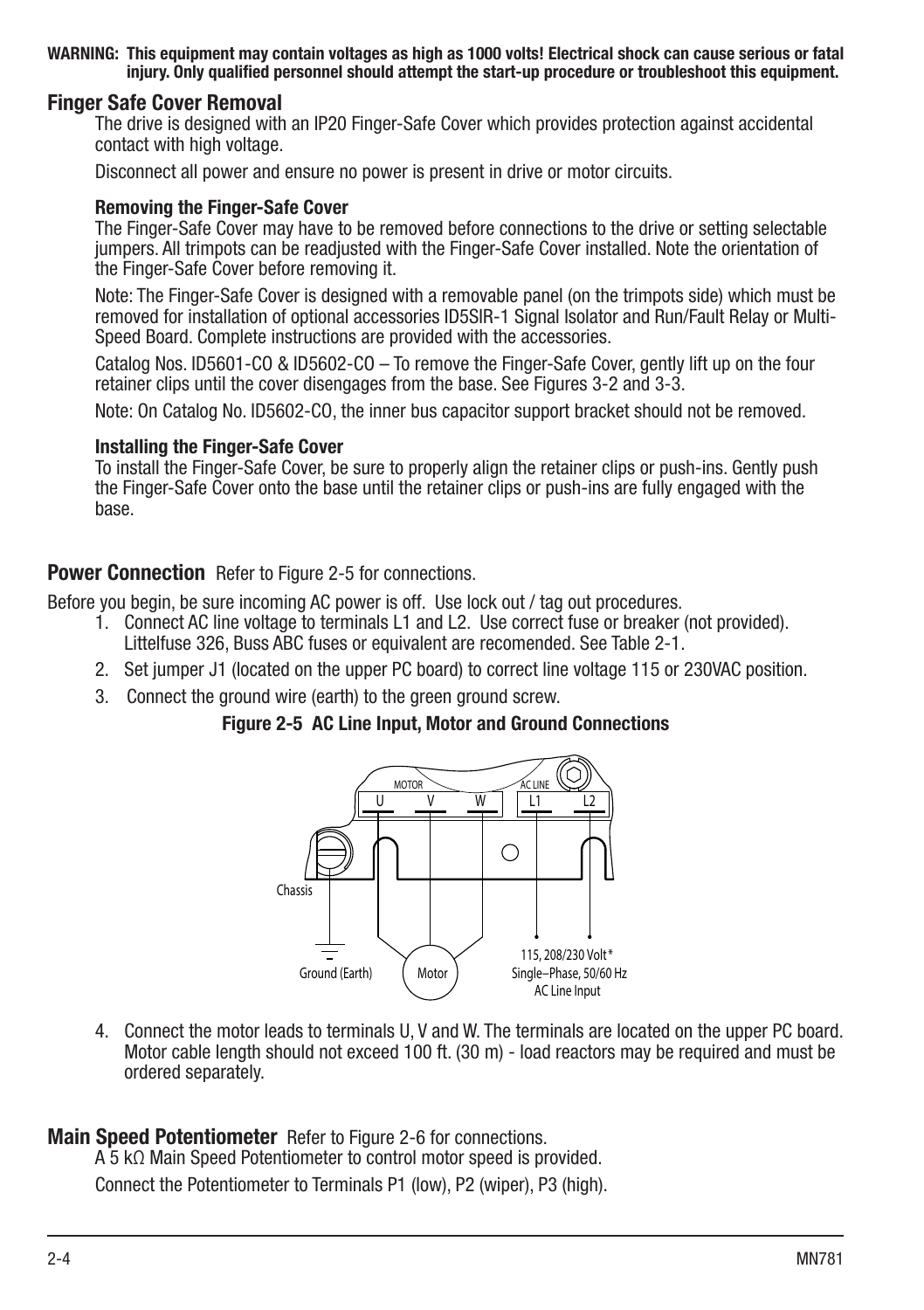## Figure 2-6 Main Speed Potentiometer Connection



## **Voltage Following Connection** Refer to Figure 2-7 for connections.

An isolated 0-5 VDC analog signal input can be used to control motor speed instead of the Main Speed Potentiometer. The drive output will linearly follow the analog signal input.

Connect the signal input positive lead (+) to Terminal "P2" and the negative lead (-) to Terminal "P1". The terminals are located on the lower PC board. With external circuitry, a 0-10 Volt DC analog signal can also be used.

If an isolated signal not available, install the ID5SIR-1 Signal Isolator. The ID5SIR-1 accepts voltage

 $(\pm 2.5$  through  $\pm 25$  VDC) or current (4-20mA DC) signal inputs.

Note: For signal following operation, the Minimum Speed Trimpot (MIN) must be set fully CCW.

Caution: The signal input must be isolated from the AC line. Earth grounding the reference input will damage the drive and void the warranty. It is recommended that Catalog No. ID5SIR-1 be installed.



#### Figure 2-7 Voltage Following Connection

## Manual Start Switch Connection (CON1) Refer to Figure 2-8 for connections.

The Manual Start Mode is used to manually start the drive or restart the drive (reset) if a fault has occurred. To operate the drive in the Manual Start Mode, remove the factory installed jumper on CON1 and install the 2-wire connector (supplied). CON1 is located on the lower PC board. A momentary switch or contact must be used.

In the Manual Start Mode when a fault occurs (Overvoltage, Undervoltage, Short Circuit, and I2 t) the drive remains tripped even when the fault is cleared. To Start/Reset the drive, the switch or contact must be manually closed. Also, the drive must be restarted each time the AC line is interrupted.

## Figure 2-8 Manual Start Switch Connection

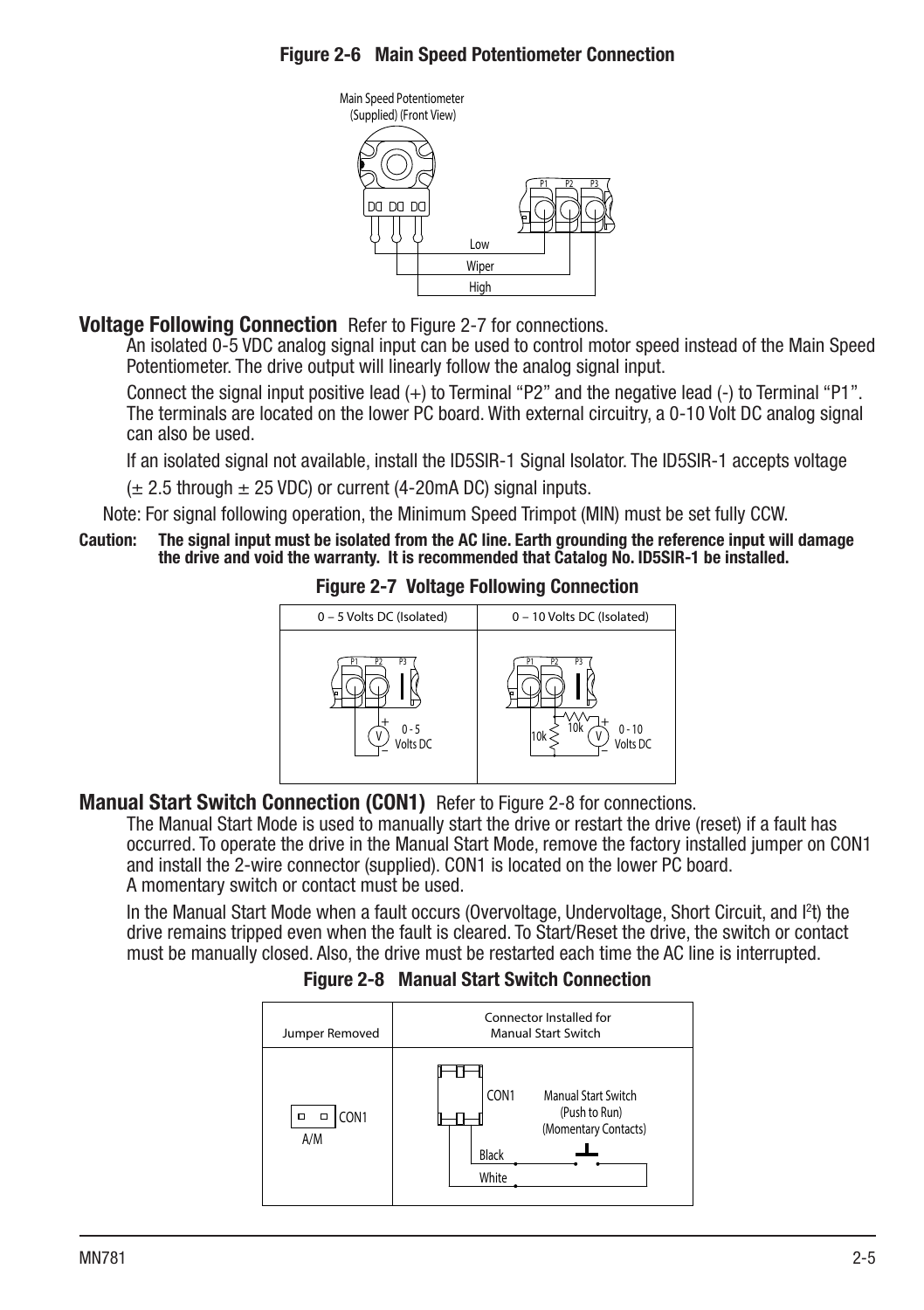## **Forward-Stop-Reverse Switch Connection (CON2)** Refer to Figure 2-9 for connections.

Connect the Forward-Stop-Reverse Switch as shown.

To operate the drive using a Forward-Stop-Reverse Switch, remove the factory installed jumper on CON2 and install the 3-wire connector (supplied). CON2 is located on the lower PC board.

Forward-Stop-Reverse Switch must have maintained contacts.

Note: The drive can be factory programmed for momentary contact operation.





## Enable Switch Connection (CON2) Refer to Figure 2-10 for connections.

The drive can be started and stopped with an Enable Switch (closed to run, open to stop). Remove the factory installed jumper on CON2 and install the 3-wire connector (supplied). CON2 is located on the lower PC board. The Enable switch a "maintained" switch or contact.

For Forward Enable Operation, connect the switch to the white and black wires. For Reverse Enable Operation, connect the switch to the red and black wires. When the switch is closed, the drive will run.

When the switch is opened, the drive will stop.



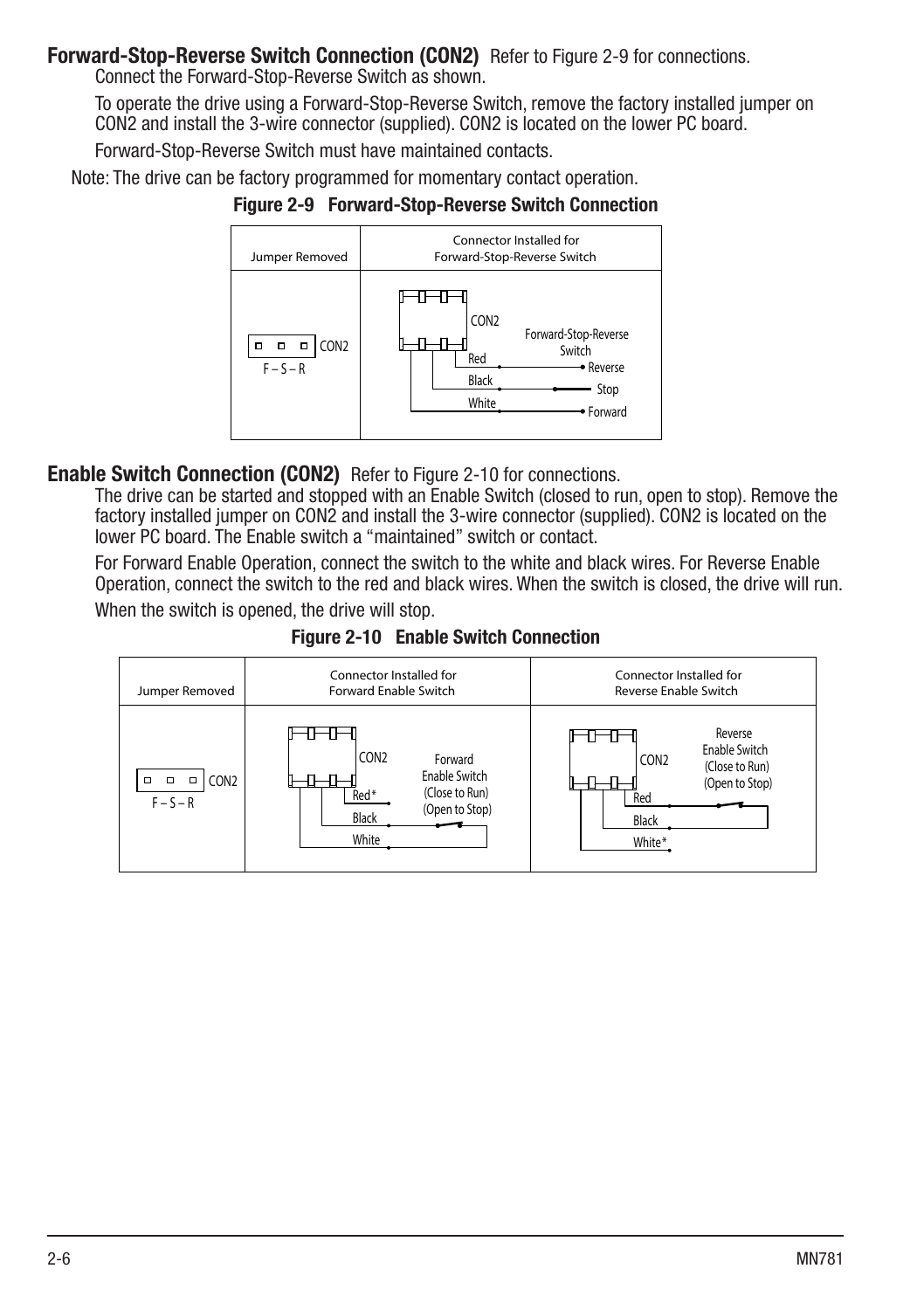# Chapter 3

## Adjustments & Start-up

WARNING: This equipment may contain voltages as high as 1000 volts! Electrical shock can cause serious or fatal injury. Only qualified personnel should attempt the start-up procedure or troubleshoot this equipment.

#### Finger Safe Cover Removal

The drive is designed with an IP20 Finger-Safe Cover which provides protection against accidental contact with high voltage. Refer to Chapter 2 for instructions.

#### Important Application Information

#### Motor Type

Most totally enclosed fan-cooled (TEFC) and open ventilated 3-phase AC induction motors will overheat if used beyond a limited speed range at full torque. Therefore, it is necessary to reduce motor load as speed is decreased.

Note: Some fan-cooled motors can be used over a wider speed range.

Some motors have low speed characteristics which cause overheating and winding failure under light load or no load conditions. If the motor is operated in this manner for an extended period of time, it is recommended that the unloaded motor current be checked from 2–15 Hz (60 – 450 RPM) to ensure motor current does not exceed the nameplate rating.

Do not use motor if the motor current exceeds the nameplate rating.

It is recommended that the drive be used with Inverter Duty or TENV motors.

Inverter duty and most totally enclosed nonventilated (TENV) motors can provide full rated torque over an extended speed range without overheating. See Figure  $4-1$ .





If external fan cooling is provided, open ventilated motors can also achieve an extended speed range at full rated torque. A box fan or blower with a minimum of 100 CFM is recommended. Mount the fan or blower so the motor is surrounded by the airflow. See Figure 4-2.



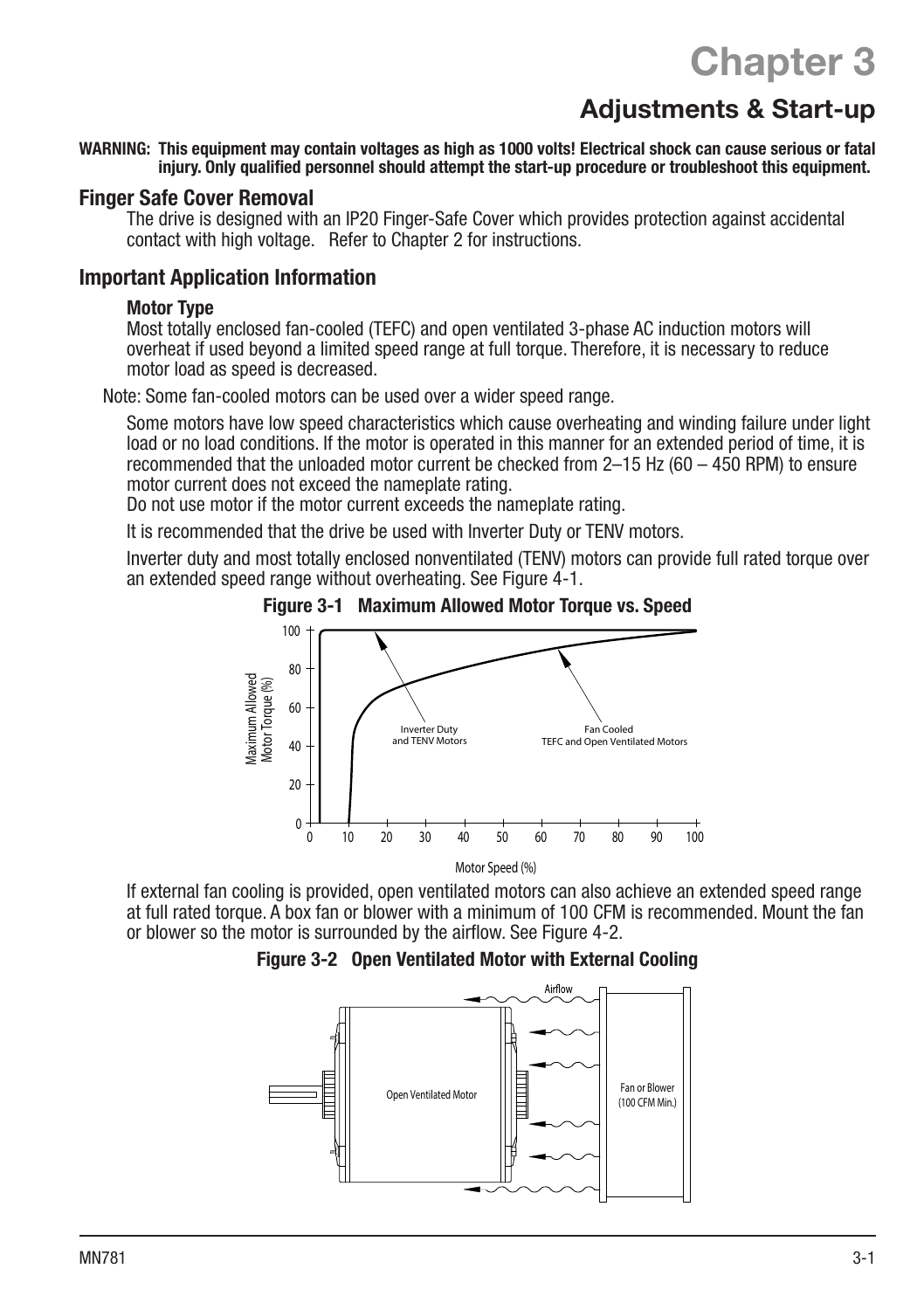## Electronic Motor Overload Protection

The drive contains Modified I<sup>2</sup>t Overload Protection.\* Part of this function consists of a Current Limit (CL) circuit, which limits the drive current to a factory preset level of 160% of the rated drive current. The CL Trimpot is used to recalibrate the drive current from 60% thru 200%. The Power Start™ circuit provides an overshoot function that allows most motors to develop more than 200% of starting torque and breakdown torque.

Standard I2 t is undesirable because it causes nuisance tripping. It allows a very high motor current to develop and will turn the drive off after a short period of time. RMS Current Limit Circuit avoids this nuisance tripping while providing maximum motor protection.

If the motor is overloaded to 120% of full load (75% of the CL setting), the I2 t Timer starts. If the motor continues to be overloaded at the 120% level, the timer will shut down the drive after 30 minutes. If the motor is overloaded to 160% of full load, the drive will trip in 6 seconds.

\*UL approved as an overload protector for motors.

**Setting selectable jumpers** For the location of jumpers, see Figure 3-3.

The drive has customer selectable jumpers which must be set before the drive can be used.



#### Figure 3-3 Jumper and Trimpot Location

J1 -AC Line Input Voltage Selection (on the upper PC board)

Jumper J1 (located on the upper PC board) is factory set to the 230V position (208/230 VAC). For 115 Volt AC line input, set Jumper J1 to the 115V position.

## Figure 3-4 AC Line Input Voltage Selection

## Catalog Nos. ID56F50-CO & ID5601-CO

Catalog No. ID5602-CO

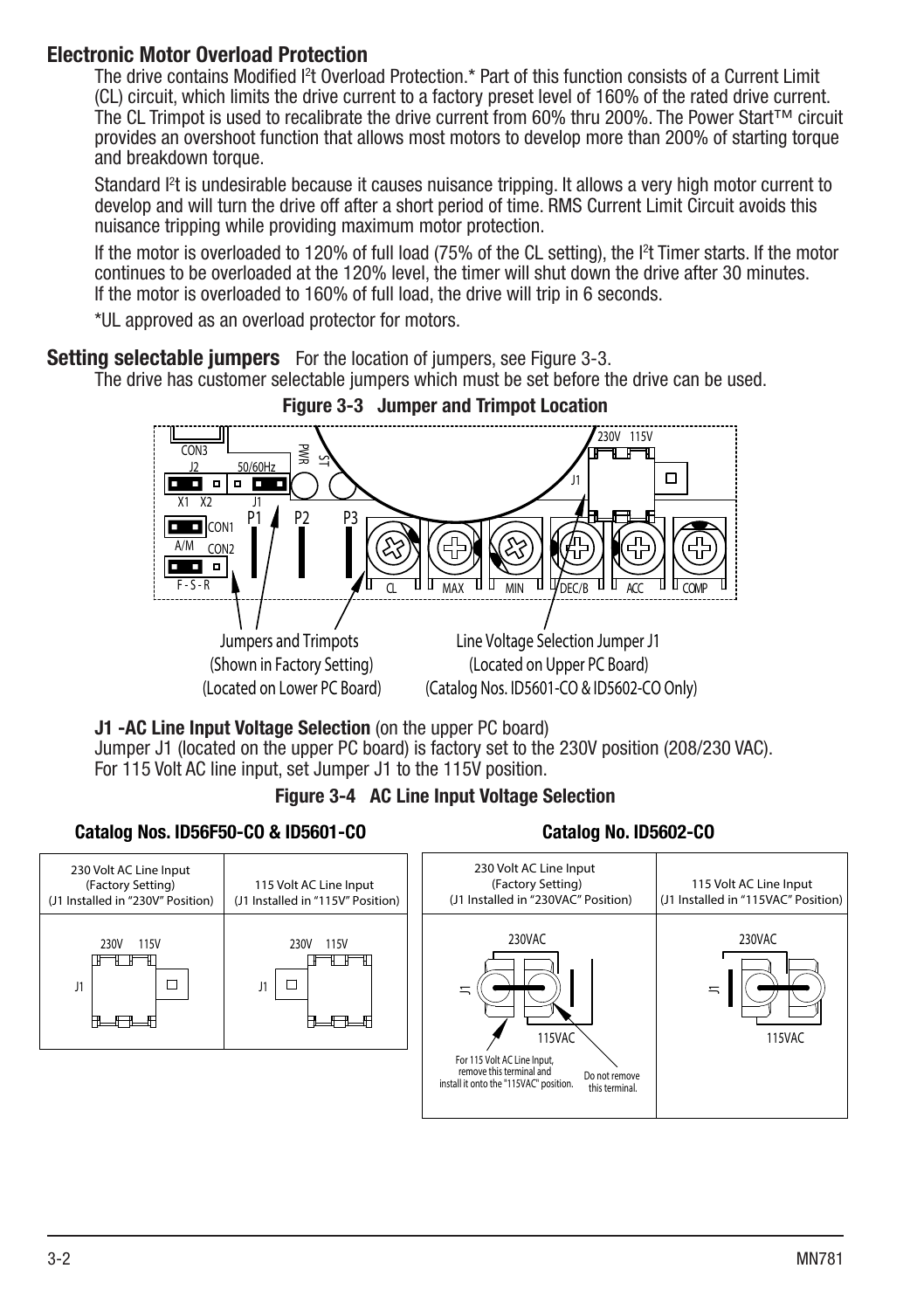## J1 & J2 -Drive Output Frequency Selection (on the lower PC board)

Both jumpers must be set for the appropriate motor nameplate frequency rating.

60Hz or 50Hz Motor Operation For the location of jumpers, see Figure 3-5.

The drive is factory set to operate 60 Hz motors. Jumper J1 is factory set to the 60Hz position and Jumper J2 is factory set to the X1 position. For 50Hz motors, set Jumper J1 to the 50Hz position, and be sure Jumper J2 is set to the X1 position. Jumpers J1 and J2 are located on the lower PC board. See Figure 3-5.

Figure 3-5 60Hz & 50Hz Motor Selection



Setting the Drive for Two Times the Rated Motor RPM For the location of jumpers, see Figure 3-7. The drive can operate the motor up to two times the rated RPM. Constant horsepower will result during the X2 mode, above rated frequency. See Figure 3-6.



For 120Hz output with 60Hz motor, set J1 to the "60Hz" position and J2 to the "X2" position. For 100Hz output with 50Hz motor, set J1 to the "50Hz" position and J2 to the "X2" position. See Figure 3-7.

Figure 3-7 120Hz & 100Hz Drive Output Frequency Selection

| 120 Hz Output with 60 Hz Motor    | 100 Hz Output with 50 Hz Motor    |
|-----------------------------------|-----------------------------------|
| (J1 Installed in "60Hz" Position) | (J1 Installed in "50Hz" Position) |
| (J2 Installed in "X2" Position)   | (J2 Installed in "X2" Position)   |
| 50/60Hz<br>X1X2                   | 50/60Hz<br>X <sub>2</sub><br>X1   |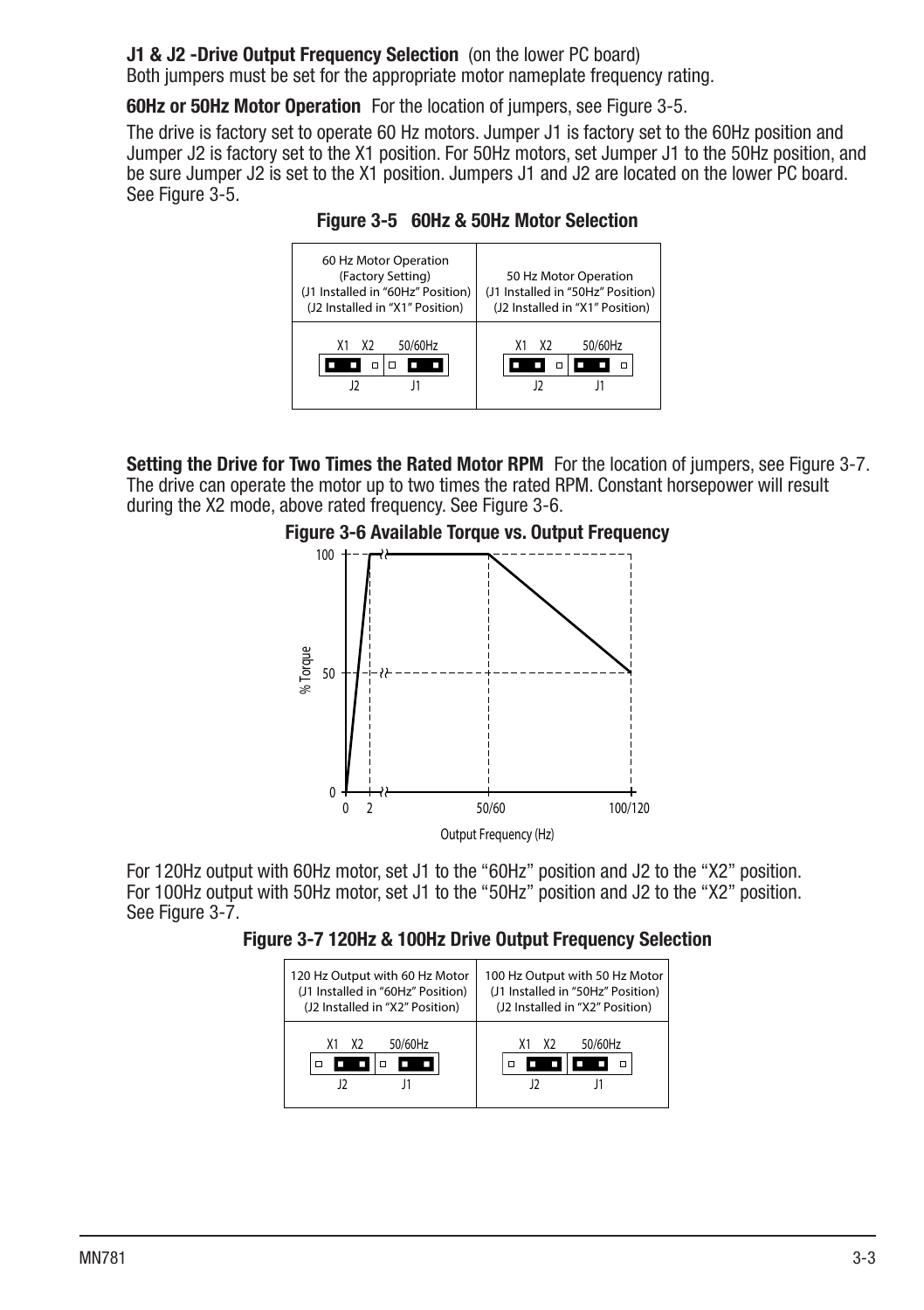CON1 - Automatic Start (on the lower PC board)

CON1 is factory set for Automatic Start (jumper installed), as shown.



The drive will automatically start when power is applied and a run command is given. The drive will automatically restart after a recovered fault (undervoltage, overvoltage, or short circuit). A valid run command requires a closed circuit at CON1 (supplied jumper installed or momentary contact of user installed remote START pushbutton), and a closed circuit at CON2, either across F-S for forward direction, or across S-R for reverse direction.

For an l<sup>2</sup>t Trip, due to a prolonged overload, the drive must be manually restarted.

For Manual Start, a momentary contact must be installed onto CON1

## CON2 - Forward/Reverse Speed Selection (on the lower PC board)

CON2 is factory set for Forward Speed Operation (jumper installed in the F position of CON2).

For Reverse Speed Operation, install the jumper in the R position. See Figure 3-8.

## Figure 3-8 Forward/Reverse Speed Selection



## Start-Up

When jumpers are set to the desired positions, and the electrical connections have been completed, the drive is ready for start-up.

## First Time Start-up

Check of Electrical Items

- 1. Verify AC line voltage at source matches control rating.
- 2. Inspect all power connections for accuracy, workmanship and tightness and compliance to codes.
- 3. Verify control and motor are grounded to each other and the control is connected to earth ground.
- 4. Check all signal wiring for accuracy.
- 5. Be certain all brake coils, contactors and relay coils have noise suppression. This should be an R-C filter for AC coils and reverse polarity diodes for DC coils. MOV type transient suppression is not adequate.

## Check of Motor and Coupling

- 1. Verify freedom of motion of motor shaft.
- 2. Disconnect the load from the motor shaft. Verify operation of the drive and motor before the load is attached.

## Procedure

- 1. Before starting, be sure the main speed adjust potentiometer is fully CCW.
- 2. Apply AC power.
- 3. Observe the Power PWR LED is ON and the ST LED indicates Status (see Chapter 4).
- 4. Rotate the main speed adjust potentiometer clockwise. Motor speed should increase as potentiometer is rotated.
- 5. Verify the motor shaft is rotating in the desired forward direction. If the direction of rotation is wrong, stop the drive and disconnect AC power. Reverse any 2 of the motor lead connections.
- 6. When steps 1-5 operation is correct, stop the drive and disconnect AC power. Couple the load to the motor shaft, verify the connection is secure.
- 7. Repeat Procedure steps 1-5 with the load coupled to the motor shaft.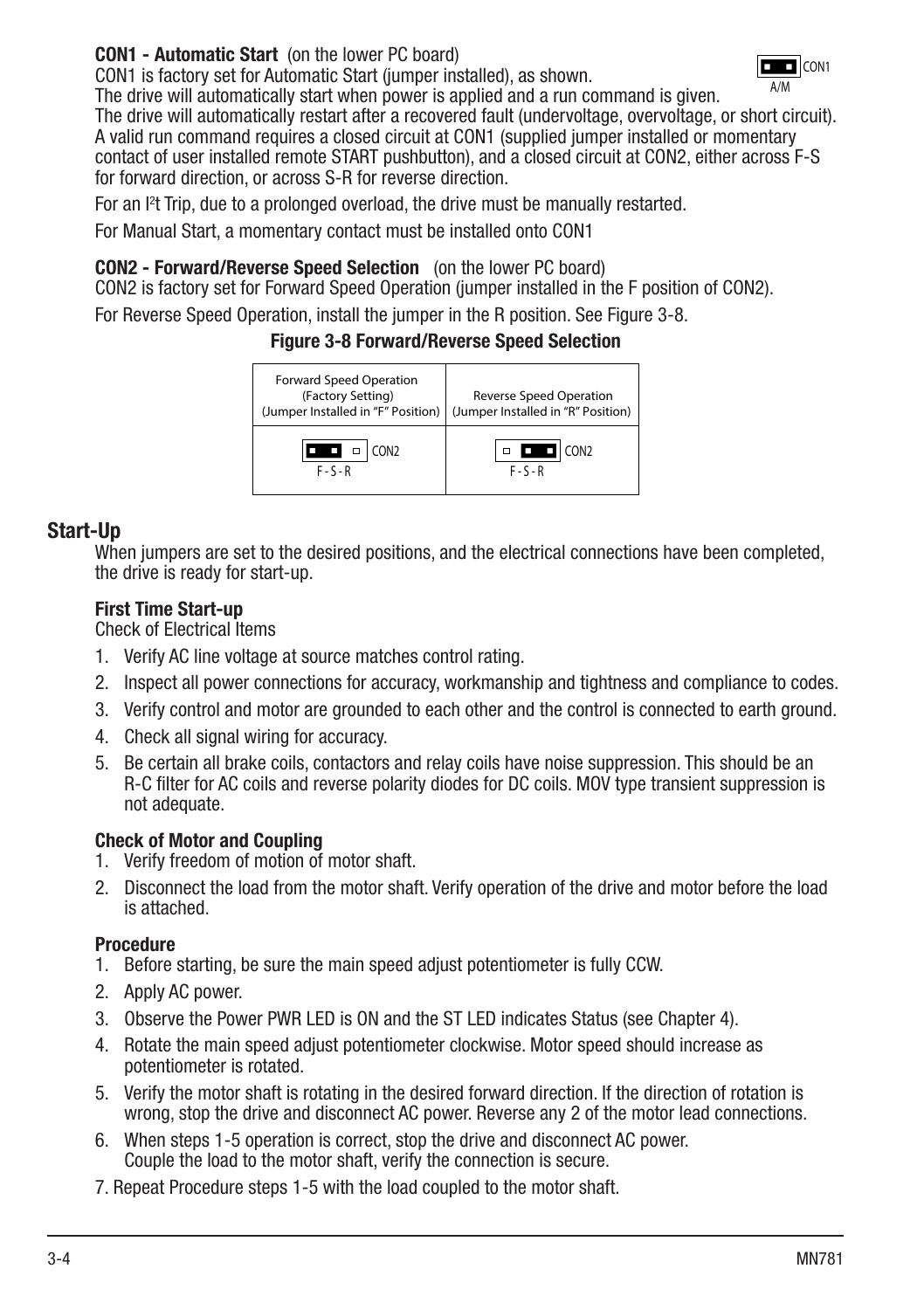## Trimpot ADJUSTMENTS

The control contains trimpots that are factory set for most applications. Figure 3-3 shows the location of the trimpots and their approximate calibrated positions. Some applications may require adjustment of the trimpot values.

To adjust the trim pots, be sure the First Time Start-up procedure was successful and that power is applied to the control and the drive is ready for operation.

#### Minimum Speed (MIN)

Sets the minimum speed of the motor. The MIN trimpot is factory set to 0% of frequency setting. To increase the minimum speed setting, rotate the MIN trimpot clockwise.

### Maximum Speed (MAX)

Sets the maximum speed of the motor. The MAX trimpot is factory set to 100% of frequency setting. To increase the maximum speed setting, rotate the MAX trimpot clockwise. To reduce the maximum speed setting, rotate the MAX trimpot counterclockwise.

#### Acceleration (ACC)

Sets the amount of time for the motor to accelerate from zero speed to full speed. The ACC trimpot is factory set to 1.5 seconds. To increase acceleration time, rotate the ACC trimpot clockwise. For more rapid acceleration, rotate the ACC trimpot counterclockwise.

Note: Rapid acceleration may cause the current limit circuit to activate, extending the acceleration time.

#### Deceleration (DEC/B)

Sets the time for the motor to decelerate from full speed to zero speed. The DEC/B trimpot is factory set to 1.5 seconds. To increase deceleration time, rotate the DEC/B trimpot clockwise. For more rapid deceleration, rotate the DEC/B trimpot counterclockwise.

Note: For applications with high inertial loads, the deceleration may automatically increase in time. This will slow down the rate of speed of decrease to prevent the bus voltage from rising to the Overvoltage Trip point. This function is called Regeneration Protection. It is recommended that for very high inertial loads that both the ACC and DEC/B trimpots should be set to greater than 10 seconds.

For rapid stopping, install the optional Dynamic Brake Module (Catalog No. ID5RGA-1).

#### Slip Compensation (COMP)

Sets the amount of Volts/Hz to maintain set motor speed under varying loads. The COMP trimpot is factory set to 1.5 Volts/Hz, which provides excellent speed regulation for most motors. To increase the slip compensation, rotate the COMP trimpot clockwise.

To decrease the slip compensation, rotate the COMP trimpot counterclockwise.

The slip compensation may be adjusted as follows:

- 1. Wire an AC RMS ammeter in series with one motor phase.
- 2. Run the motor and set the unloaded speed to approximately 50% (900 RPM on 4-pole 1500/1725 RPM motors).
- 3. Using a tachometer, record the unloaded speed.
- 4. Load the motor to the nameplate rated current (Amps AC).
- 5. Adjust the COMP trimpot until the loaded RPM is equal to the unloaded RPM.
- 6. The motor is now compensated to provide constant speed under varying load.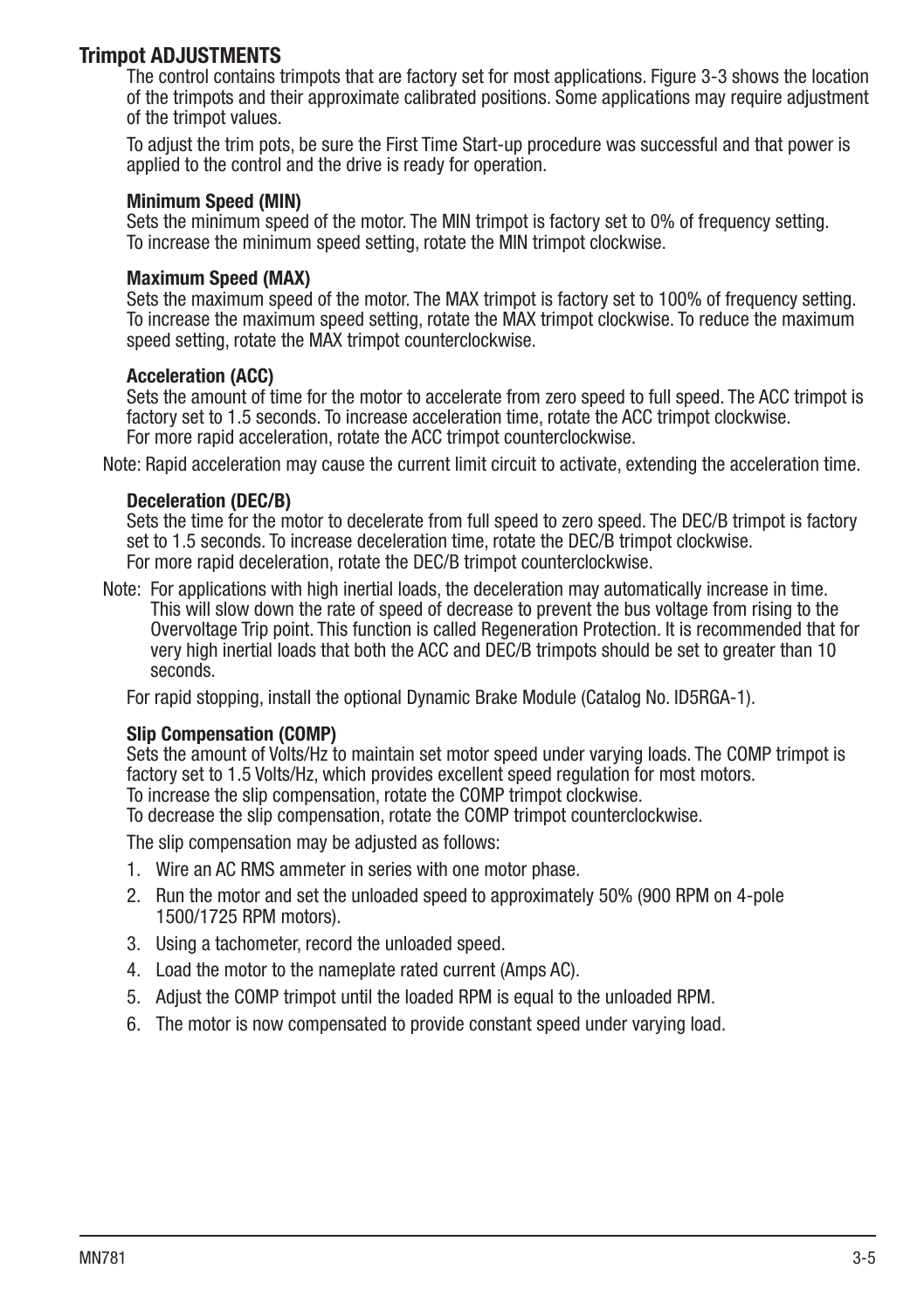## Boost (DEC/B)

When the drive is set for 50 Hz Motor Operation (Jumper J1 installed in the 50Hz position), the DEC/B trimpot automatically becomes the adjustable BOOST trimpot.

Most 60 Hz motors conforming to NEMA standards can operate from the preset Volts/Hz curve. 50 Hz motors, however, generally differ widely in their characteristics. Therefore, it is necessary to have adjustable Boost to obtain maximum motor performance.

To increase the boost, rotate the BOOST trimpot clockwise.

To decrease the boost, rotate the BOOST trimpot counterclockwise.

For the 50 Hz motor to run properly, the boost must be adjusted. If the application does not require full torque below 10 Hz, the BOOST (DEC/B) trimpot can be conservatively set at 8% (9 o'clock position).

Note: In 50 Hz motor operation, the deceleration time is automatically set to the same as the Acceleration trimpot (ACC) setting.

## Caution: To avoid motor winding heating and failure, do not overboost the motor.

The BOOST (DEC/B) trimpot may be adjusted as follows:

1. Wire an AC RMS ammeter in series with one motor phase.

2. Run the motor unloaded at approximately 4 Hz (or 120 RPM).

3. Increase the boost until the ammeter reaches the nameplate rated current (Amps AC).

4. Using the Main Speed Potentiometer, slowly adjust the motor speed over a 0-15 Hz (0-450 RPM) range. If the motor current exceeds the nameplate rating, decrease the boost setting.

Note: An unloaded motor with excessive boost will draw more current than a partially loaded motor.

## Motor Overload (I<sup>2</sup>t) with RMS Current Limit (CL)\*

Sets the current limit (overload), which limits the maximum current to the motor, prevents motor burnout, and eliminates nuisance trips. The CL trimpot is factory set to 160% of the drive rating.

To increase the current limit, rotate the CL trimpot clockwise.

To decrease the current limit, rotate the CL trimpot counterclockwise.

\*UL approved as an electronic overload protector for motors.

To ensure that the motor is properly protected with the  $l^2$ t feature, it is required that the CL trimpot be set for 160% of the motor nameplate rating. This is accomplished as follows:

Note: This adjustment must be made within 6 seconds or the I<sup>2</sup>t Trip will occur.

- 1. Connect an AC RMS ammeter in series with one motor phase.
- 2. Set the CL trimpot fully counterclockwise.
- 3. Adjust the speed setting to 30% of full speed.
- 4. Lock the motor shaft and adjust the CL trimpot to 160% of the motor nameplate rating.

Example: A 1/2 HP motor has a full load current rating of 1.8 Amps.

Set the CL trimpot to  $1.8 \text{ X}$  160% = 2.9 Amps.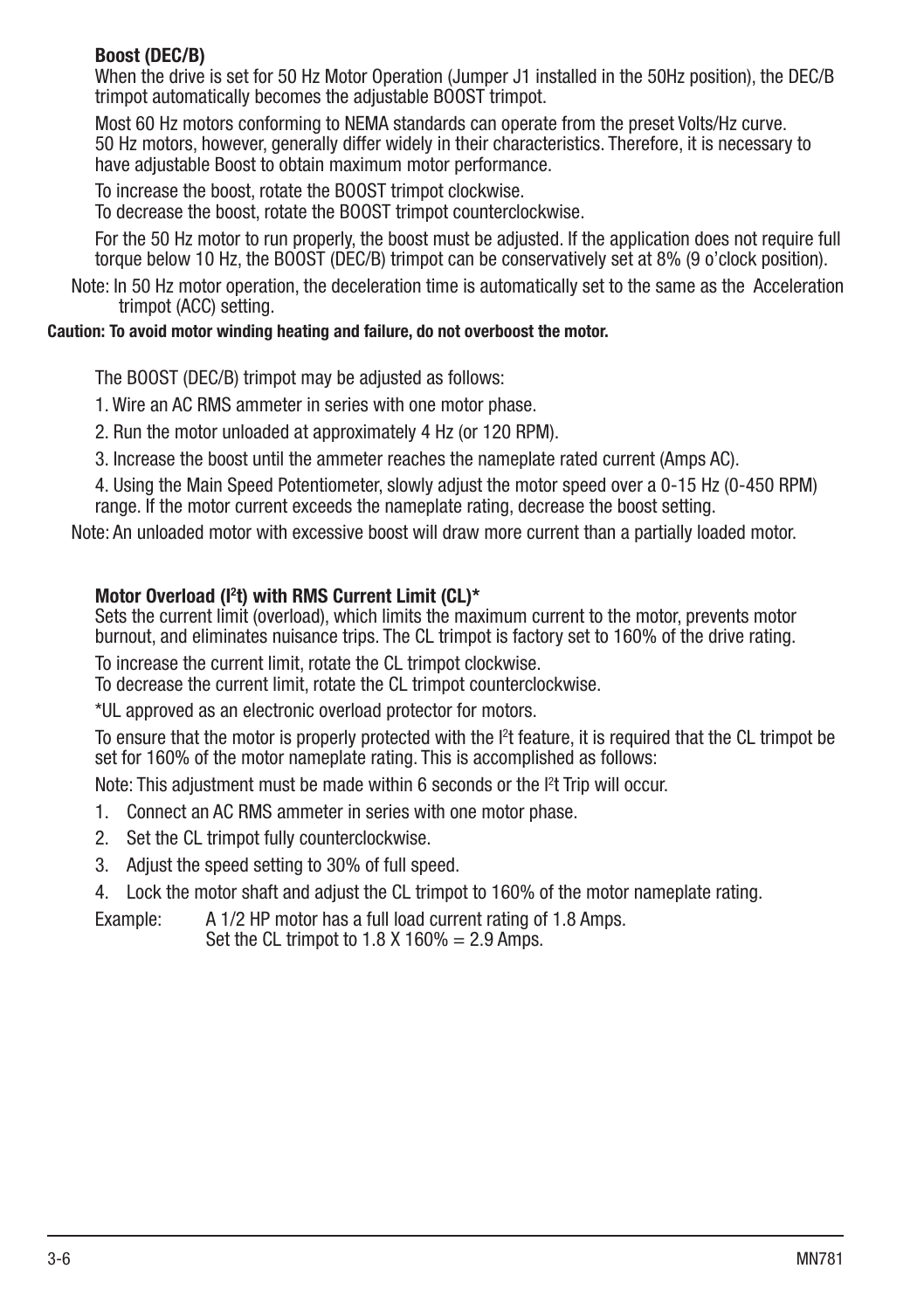# **Chapter 4**

## **Troubleshooting**

## LED Indications

The front cover has two diagnostic LEDs to display the drive's operational status.

- 1. Power On Indicator (WR) This LED is Green when AC power is applied to the control.
- 2. Status Indicator (ST) The ST LED is a tricolor LED which provides indication normal operation or a fault or abnormal condition. The information provided can be used to diagnose an installation problem such as incorrect input voltage, overload condition, and drive output miswiring. Table 4-1 summarizes the ST LED functions. Possible causes and solutions for these conditions may be found in Table 4-2.
- Note: In some applications, especially those requiring the motor to cycle on and off or, changing from one speed to another, the OL indicator may blink indicating a transient overload. This may be a normal condition for the application.

| <b>Drive Operating Condition</b>   | Flash Rate <sup>1</sup> and LED Color |
|------------------------------------|---------------------------------------|
| <b>Normal Operation</b>            | Slow Flash Green                      |
| Overload (120%-160% Full Load)     | Steady Red <sup>2</sup>               |
| I <sup>2</sup> t (Drive Timed Out) | Quick Flash Red                       |
| <b>Short Circuit</b>               | Slow Flash Red                        |
| Undervoltage                       | Quick Flash Red / Yellow <sup>3</sup> |
| Overvoltage                        | Slow Flash Red / Yellow <sup>3</sup>  |
| Stop                               | <b>Steady Yellow</b>                  |

#### Table 4-1 Drive Operating Condition and Status LED Indicator

Notes: The drive is factory set to Automatic Start mode.

- 1 Slow Flash = 1 second on and 1 second off. Quick Flash = 0.25 second on and 0.25 second off.
- <sup>2</sup> In Manual Start Mode, when the Overload is removed, before the <sup>12</sup>t times out and trips the drive, the ST LED will flash Green.
- 3 In Manual Start Mode, when the Undervoltage or Overvoltage condition is corrected, the ST LED will flash Red / Yellow / Green.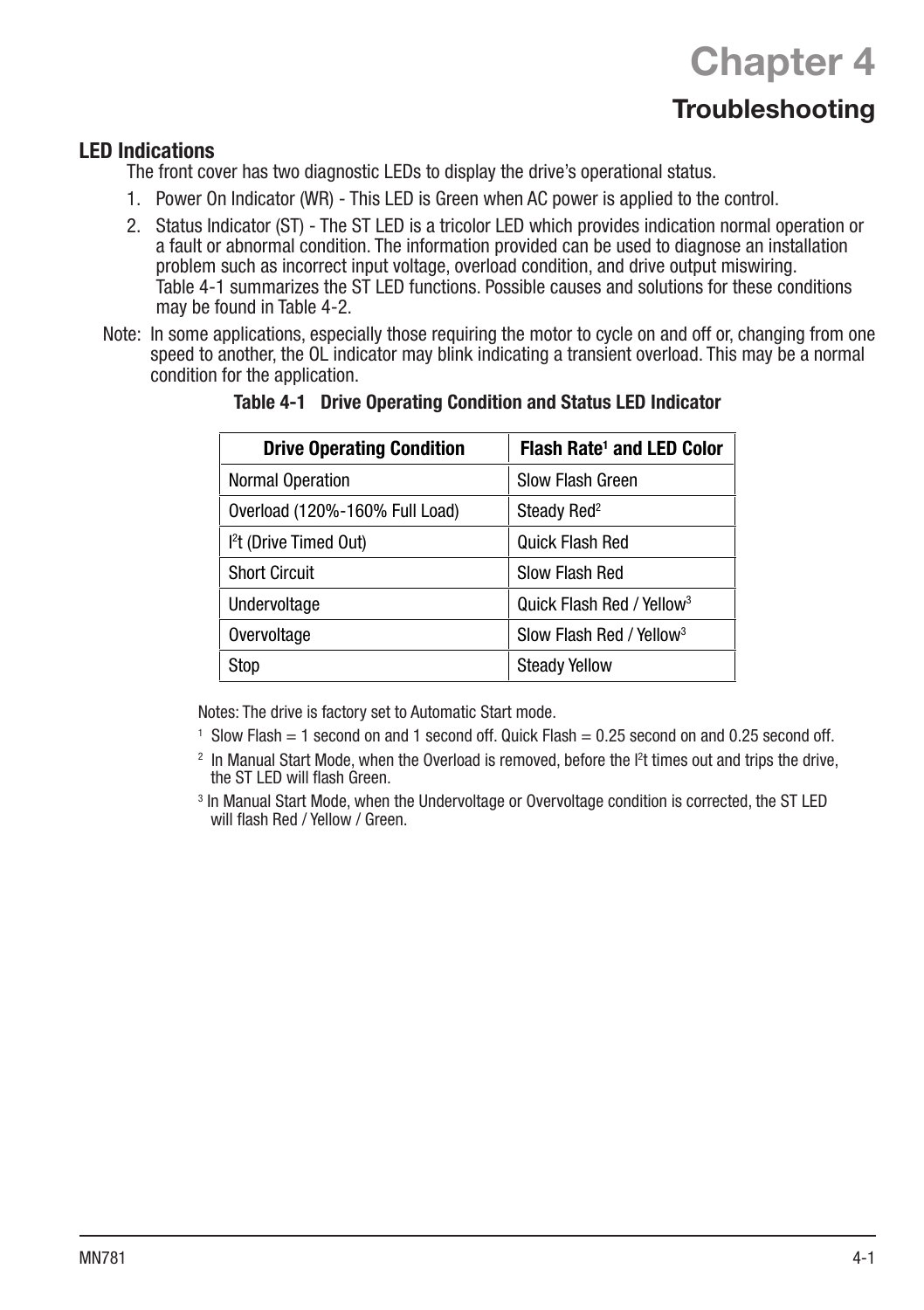## Table 4-2 Troubleshooting Guide

| <b>Indication</b>                                                                                  | <b>Possible Cause</b>                                                         | <b>Corrective Action</b>                                                                                                                                         |  |  |
|----------------------------------------------------------------------------------------------------|-------------------------------------------------------------------------------|------------------------------------------------------------------------------------------------------------------------------------------------------------------|--|--|
|                                                                                                    | Start/stop switch is in the stop position.                                    | Move the switch to the start position.                                                                                                                           |  |  |
| Motor is not running and<br>Stop LED is on.                                                        | The main speed potentiometer is set to<br>zero speed.                         | Set the main speed potentiometer for the<br>desired speed.                                                                                                       |  |  |
|                                                                                                    | The main speed potentiometer, signal<br>input, or motor connections are open. | Verify main speed potentiometer, signal<br>input, or motor connections.                                                                                          |  |  |
| Motor is not running and<br>Stop LED is not on.                                                    | Inhibit is asserted or enable is opened.                                      | Remove the inhibit signal or enable the<br>drive.                                                                                                                |  |  |
| Motor runs then stops<br>after a short time or, the<br>drive trips due to overload<br>(TCL Fault). | Drive is tripped.<br>Drive is overloaded.                                     | Restart drive by cycling AC power.<br>Reduce load.                                                                                                               |  |  |
| Line fuse blows or circuit<br>breaker trips.                                                       | The fuse or breaker is the incorrect rating.                                  | Install correct size fuse or breaker.                                                                                                                            |  |  |
|                                                                                                    | Motor is overloaded.                                                          | Check motor amps with DC ammeter in<br>series with armature. (If motor is shunt<br>type, field may be open or not receiving<br>proper voltage.) Correct problem. |  |  |
| $01$ I FD indicator is on                                                                          | Check motor for shorts or grounds.                                            | Motor may be defective. Replace motor.                                                                                                                           |  |  |
|                                                                                                    | Check position of CL trimpot.                                                 | Adjust CL trimpot if set too low.                                                                                                                                |  |  |
|                                                                                                    | Rapid Acceleration caused OL trip.                                            | Verify Accel trim pot setting. Cycle power.                                                                                                                      |  |  |
| Power ON LED is not on.                                                                            | Verify AC power is available.                                                 | Correct AC input power problem.                                                                                                                                  |  |  |
|                                                                                                    |                                                                               | Replace fuse or reset breaker.                                                                                                                                   |  |  |